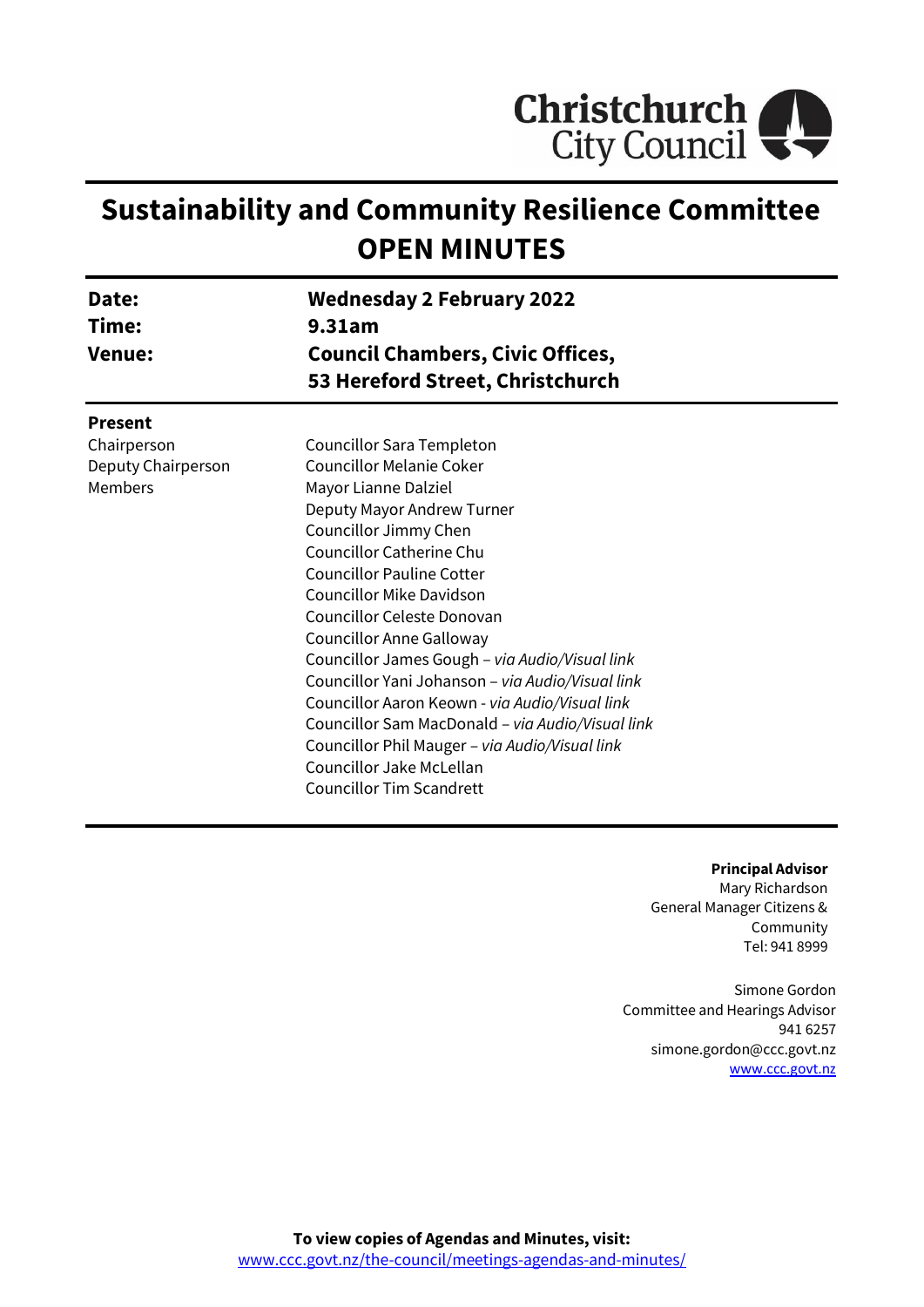

- **Part A Matters Requiring a Council Decision**
- **Part B Reports for Information**
- **Part C Decisions Under Delegation**

#### **Karakia Tīmatanga**: Given by Councillor Davidson.

The agenda was dealt with in the following order.

#### **1. Apologies Ngā Whakapāha**

#### **Part C Committee Resolved SACRC/2022/00001**

That the apologies received from Councillor Galloway for lateness and the Mayor for early departure be accepted.

Councillor Cotter/Councillor Coker **Carried**

## **2. Declarations of Interest Ngā Whakapuaki Aronga**

#### **Part B**

There were no declarations of interest recorded.

### **3. Confirmation of Previous Minutes Te Whakaāe o te hui o mua**

## **Part C**

#### **Committee Resolved SACRC/2022/00002**

That the minutes of the Sustainability and Community Resilience Committee meeting held on Wednesday, 8 December 2021 be confirmed.

Councillor Davidson/Councillor Cotter **Carried**

## **4. Public Forum Te Huinga Whānui**

#### **Part B**

There were no public forum presentations.

## **5. Deputations by Appointment Ngā Huinga Whakaritenga**

#### **Part B**

There were no deputations by appointment.

## **6. Presentation of Petitions Ngā Pākikitanga**

#### **Part B**

There was no presentation of petitions.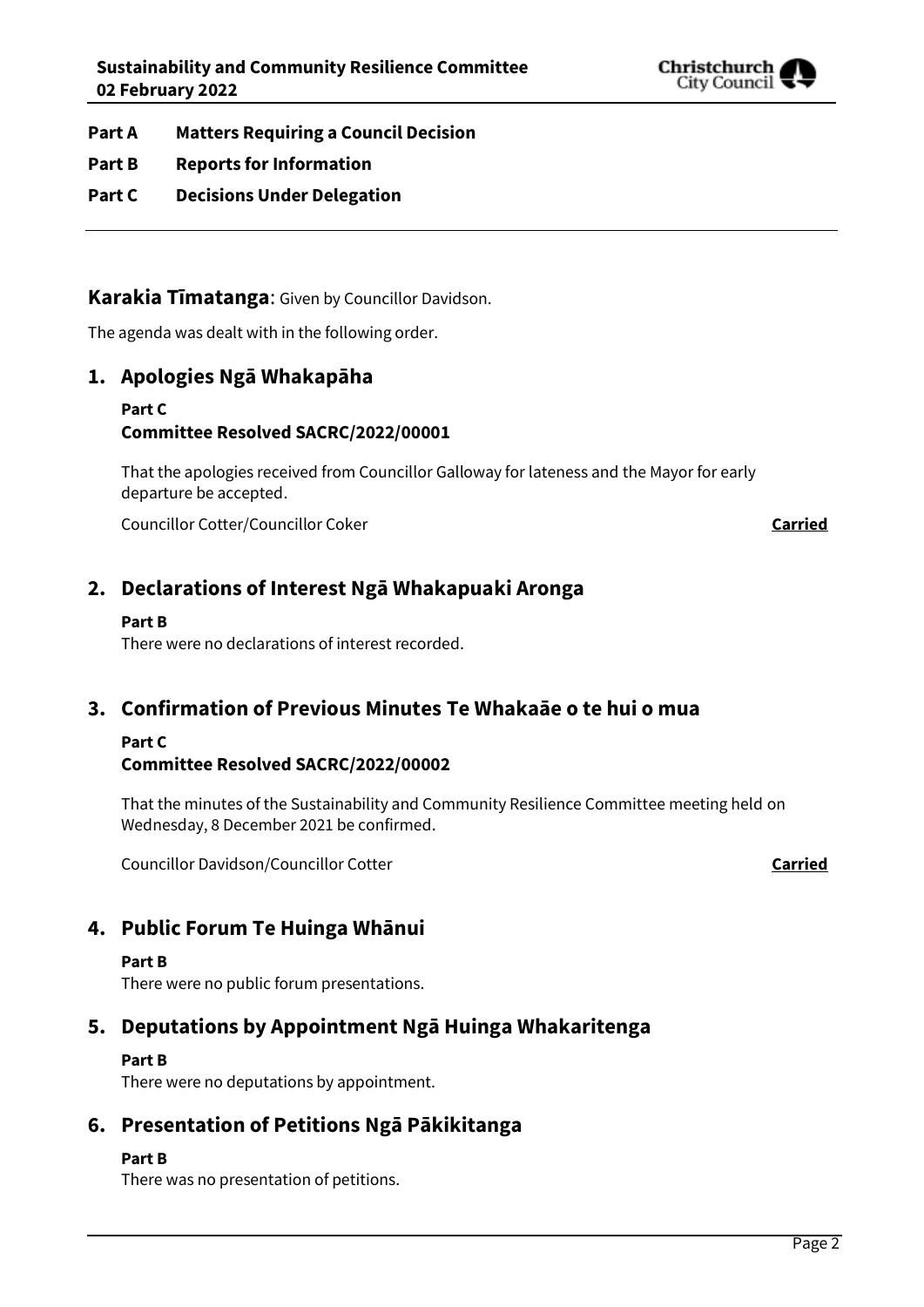

## **7. 2021-22 Metropolitan Discretionary Response Fund Applications - Human Performance Incorporated and the New Zealand Prostitutes Collective Committee Comment**

- 1. Due to a number of Elected Members attending the meeting by audio/visual link, the Chair put each recommendation to vote by way of division.
- 2. The original staff recommendations were accepted without change.

#### **Officer Recommendations Ngā Tūtohu**

That the Sustainability and Community Resilience Committee:

- 1. Makes a grant of \$15,000 from the 2021/22 Metropolitan Discretionary Response Fund to Human Performance Incorporated towards staffing costs.
- $2.$ Makes a grant of \$39,000 from the 2021/22 Metropolitan Discretionary Response Fund to the New Zealand Prostitutes' Collective towards wages of their Street-Based Sex Worker Outreach Coordinator position.

#### **Committee Resolved SACRC/2022/00003**

#### **Part C**

That the Sustainability and Community Resilience Committee:

1. Makes a grant of \$15,000 from the 2021/22 Metropolitan Discretionary Response Fund to Human Performance Incorporated towards staffing costs.

*The division was declared carried by 16 votes to 0 votes the voting being as follows:*

*For: Councillor Templeton, Councillor Coker, Mayor Dalziel, Deputy Mayor Turner, Councillor Chen, Councillor Chu, Councillor Cotter, Councillor Davidson, Councillor Donovan, Councillor Gough, Councillor Johanson, Councillor Keown, Councillor MacDonald, Councillor Mauger, Councillor McLellan and Councillor Scandrett*

*Against: Nil*

Councillor Chen/Councillor Cotter **Carried Committee Resolved SACRC/2022/00004**

#### **Part C**

That the Sustainability and Community Resilience Committee:

2. Makes a grant of \$39,000 from the 2021/22 Metropolitan Discretionary Response Fund to the New Zealand Prostitutes' Collective towards wages of their Street-Based Sex Worker Outreach Coordinator position.

*The division was declared carried by 15 votes to 1 vote the voting being as follows:*

*For: Councillor Templeton, Councillor Coker, Mayor Dalziel, Deputy Mayor Turner, Councillor Chen, Councillor Chu, Councillor Cotter, Councillor Davidson, Councillor*